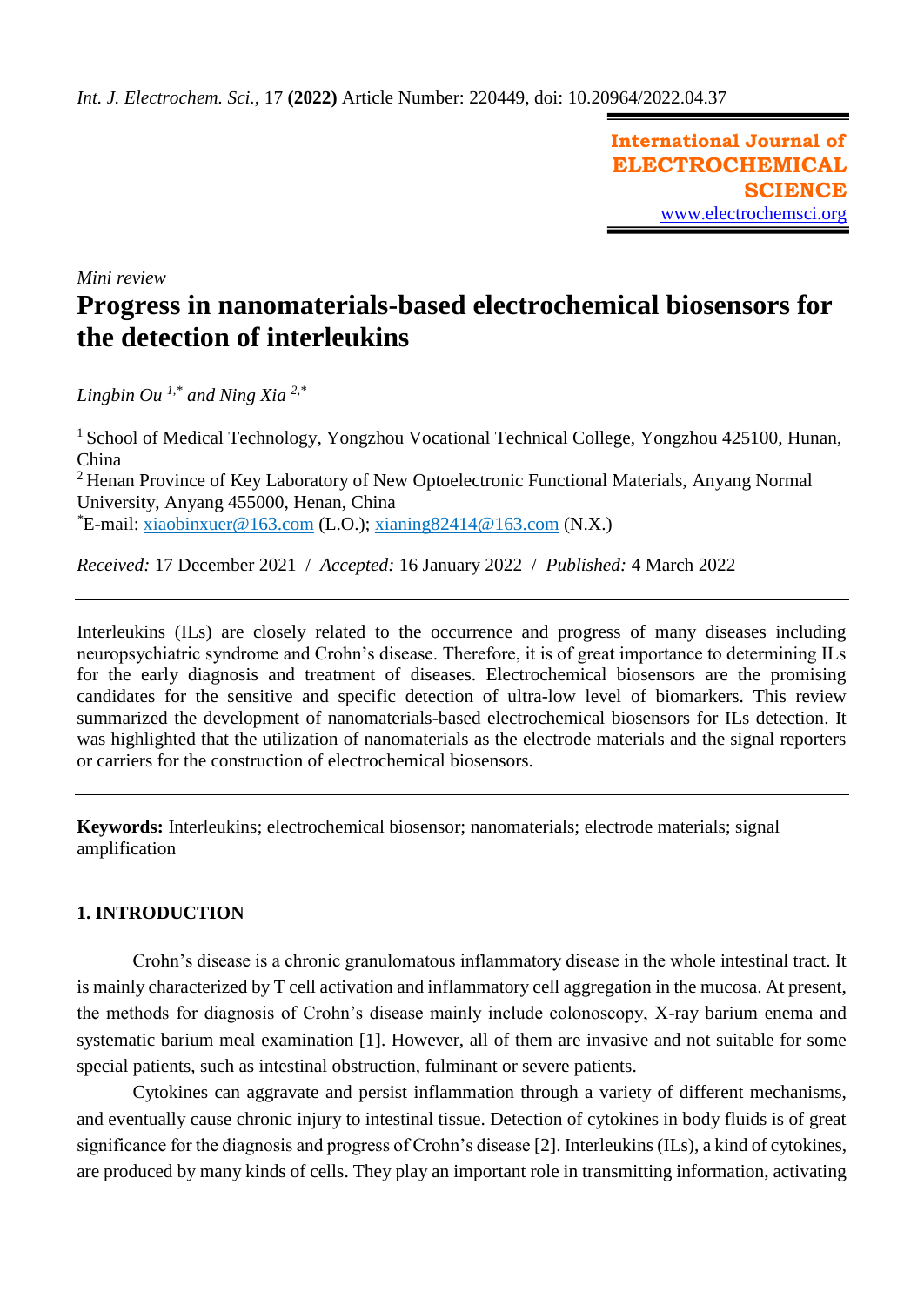and regulating immune cells, mediating the activation, proliferation and differentiation of cells [3]. At present, enzyme-linked immunosorbent assay (ELISA) is the standard method for ILs detection in clinic. However, the method often faces some inherent shortcomings, such as time-consuming, labor-intensive and low sensitivity. To detect ultra-low level of ILs in body fluids, various novel platforms have been exploited, including fluorescence, colorimetry, surface plasmon resonance, surface enhanced Raman scattering and electrochemistry [4-6]. Among them, electrochemical biosensors have attracted much attention because of their remarkable advantages of high selectivity, rapid response, low cost and easy operation [7, 8]. In particular, the progress of nanotechnology has promoted the development of electrochemical biosensors with high sensitivity and selectivity. In this review, nanomaterial-based electrochemical platforms were discussed for the determination of different ILs in a direct or sandwichtype detection format. The analytical performances of the two types of electrochemical biosensors are included in Table 1 and 2.

## **2. DIRECT DETECTION**

As a key component of electrochemical devices, electrodes play a critical effect on the performances of biosensors. Different types of electrodes have been made for electrochemical assays, including glass carbon electrode, carbon paste electrode, metal/metal oxide electrode and so on. Besides, various materials have been utilized to modify the electrode, aiming to facilitate the immobilization of biorecognition elements (antibodies and aptamers) and/or accelerating the electron communication between redox mediators and electrode surface. When being captured by antibody anchored on the electrode, antigen can hamper the electron transfer and lead to the detectable change of electrochemical features of electrode interfaces. These electrode-electrolyte interfacial molecular coupling events can be label-free and directly monitored by different electrochemical techniques, such as electrochemical impedance spectroscopy (EIS) and voltammetry [9].

The formation of SAMs is a popular and convenient technique to functionalize the electrode for the subsequent immobilization of antibody. The selection of chemicals with appropriate groups is dependent upon the type of electrode surface [10]. For example, Aydın et al. used 6-phosphonohexanoic acid (PHA) to modify indium tin oxide electrode (ITO) for the immobilization of two different antibodies, which allowed for the detection of interleukin-1 (IL-1) and interleukin-8 (IL-8) by EIS [11, 12]. Sharma et al. functionalized the gold electrode (AuE) with monothiol-alkane PEG-COOH SAMs for IL-8 detection with sub-pg/mL sensitivity [13]. 3-(Triethoxysilyl) propyl isocyanate with isocyanate groups were utilized to decorate cost-effective fluorine tin oxide electrode for IL-8 detection [14]. Gentili et al. employed (11-mercaptoundecyl)hexa(ethylene glycol) acetic acid terminated ( $EG<sub>6</sub>COOH$ ) to modify gold gate electrode for IL-6 detection [15]. To improve the conductivity and surface area, a series of conducting polymers have been used for the modification of electrode, including polythiophene and polypyrole [16-21]. Typically, the conjugated poly(pyrrole N-hydroxy succinimide) polymers were used to produce SAMs on ITO, in which a number of succinimide groups in the polymers were further labeled with antibodies to determine IL-6 in human serum [22]. Moreover, Cardoso et al. utilized ploy(3,4ethylenedioxythiophene) as the substrate to form molecularly imprinted polymer on a screen-printed carbon electrode for IL-1 detection [23].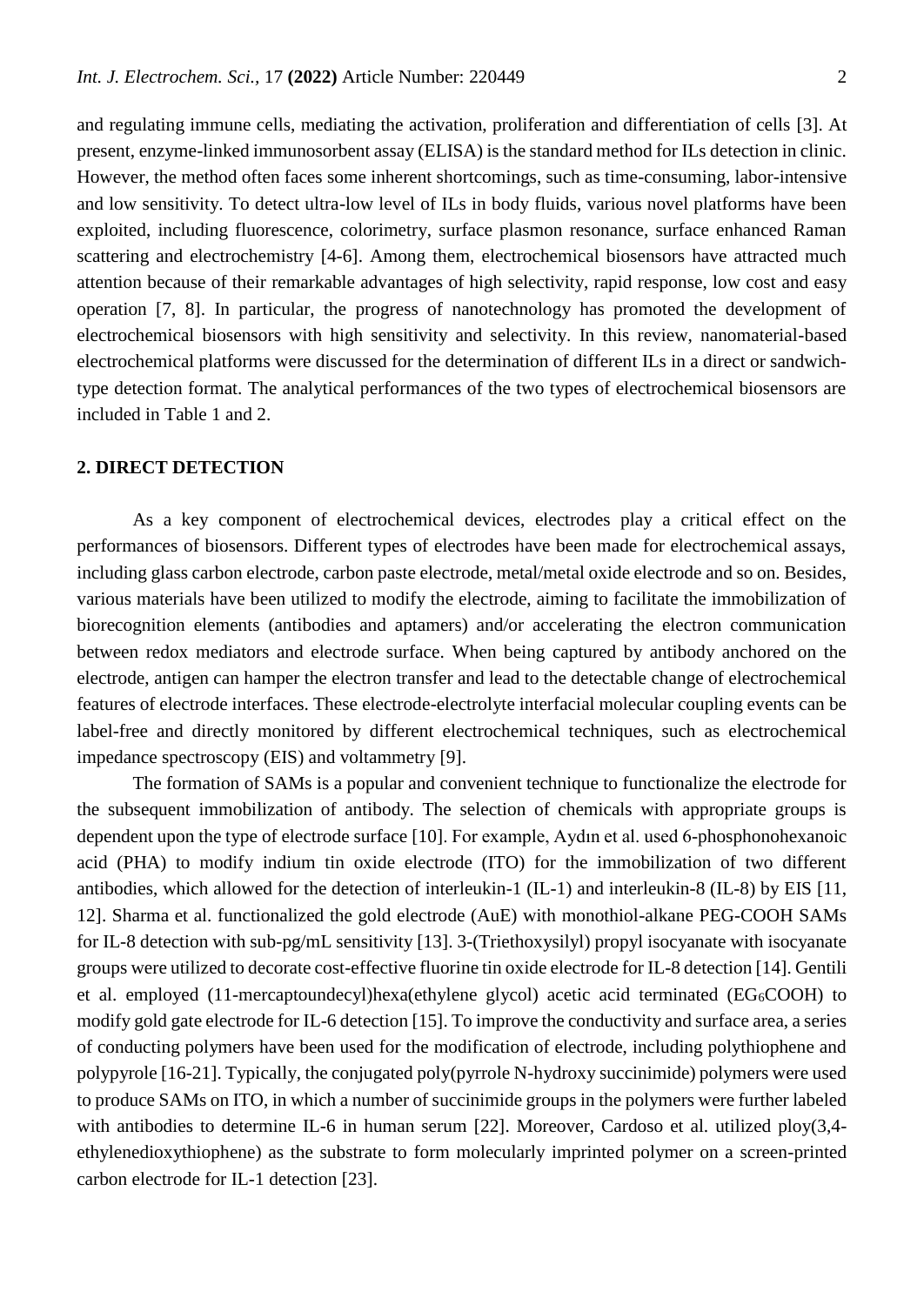Nowadays, a variety of nanomaterials have been extensively utilized as the functionalized materials to modify the sensor electrode, such as carbon-based nanomaterials, metal nanoparticles (NPs), polymeric nanomaterials, magnetic NPs and nanohybrids. The excellent merits of large surface areavolume ratio, enhanced electronic conductivity, superior catalytic activity and rapid electrode kinetics endow electrochemical biosensors with faster electron transfer rate, higher sensitivity and lower detection limit [24, 25]. Besides, biocompatible nanomaterials favor the robust attachment of a large amount of biorecognition elements and improve the accessibility of targets to the receptors.

Carbon-based nanomaterials, such as graphene and carbon nanotubes, have been intensively utilized in the field of electrochemical sensors, owing to their unique chemical and physical properties [26]. Parate et al. proposed an aerosol-jet-printed (AJP) graphene immunosensor for the label-free determination of IL-10 in serum [27]. As displayed in Figure 1, graphene was synthesized through facile liquid-phase exfoliation of graphite. The obtained graphene dispersion with nitrocellulose was used as the ink to prepare flexible AJP graphene electrode with high spatial resolution. Then, interdigitated electrodes (IDEs) were treated with thermally annealing in a  $CO<sub>2</sub>$  environment to generate surface carboxyl groups for the immobilization of antibodies. The immunosensor could monitor cytokines (interferon gamma (IFN- $\gamma$ ) and IL-10) in serum with wide linear ranges.



**Figure 1.** Schematic representation of fabrication and biofunctionalization of the AJP graphene IDE. (a) Schematic demonstrating the graphene ink formulation for aerosol printing. (b) Aerosol jet printing mechanism of the graphene ink illustrating a sheath gas enveloping the carrier flow of aerosolized graphene ink particles for focusing the ink to a desired diameter. (c) AJP graphene IDE on a polyimide (Kapton) sheet. (d) Antibodies selective to IL-10 or IFN-γ are immobilized on the carboxyl group functionalized graphene surface using N-(3-dimethylaminopropyl)-N' ethylcarbodiimide/N-hydroxysuccinimide (EDC/NHS) chemistry. (e) The remaining exposed surface of the graphene sensor is covered with the blocking agent (mixture of bovine serum albumin (BSA), fish gelatin, and Tween-20) and incubated with antigen. [27]. Copyright 2020 American Chemical Society.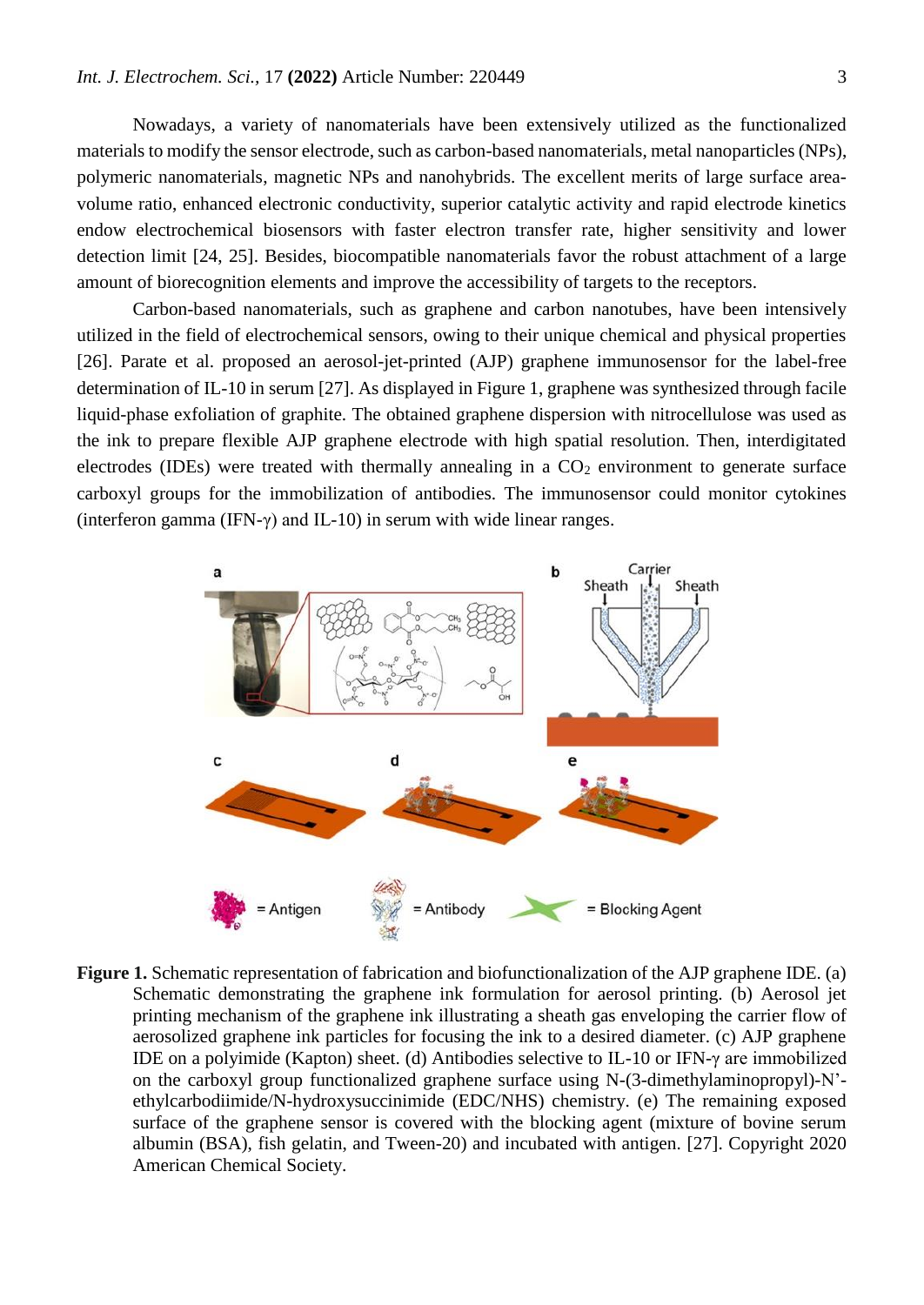Gold nanoparticles (AuNPs) were also particularly popular in the electrochemical fields due to their simple preparation process and ease of functionalization. Tertis et al. used conductive polypyrrole NPs and AuNPs to modify screen-printed graphite electrode for the immobilization of aptamers and the label-free assay of IL-6 [28]. For the covalent immobilization of AuNPs on the electrode, *p*aminobenzoic acid film was first electrochemically grafted on the electrode and then derivated with *p*paminothiophenol to provide thiol groups for anchoring of AuNPs [29]. Transition metal-based molybdates can also be utilized as the substrates for the development of biosensors. Pachauri et al. reported a silver molybdate nanoparticles (β-Ag2MoO<sup>4</sup> NPs)-based immunosensor for analysis of IL-8 [30]. Besides, nanohybrids have received more attention in electrochemical biosensors thanks to the synergetic effect [31]. Verma et al. developed an immunosensing platform for electrochemical detection of IL-8 using AuNPs-reduced graphene oxide (AuNPs-rGO) nanocomposites as the transducer matrixes [32]. As presented in Figure 2, rGO was in-situ decorated with AuNPs to improve the electronic and electrochemical properties. The carboxylic group of AuNPs-rGO nanocomposites on the ITO surface were linked to the amine groups of antibodies through the covalent interactions. The effect of antibodyantigen binding on the electrolyte/channel interface was monitored by differential pulse voltammetry (DPV). Recently, Liu et al. reported a wrinkled  $SiO<sub>2</sub>$  NPs-assisted sacrificing strategy to synthesize hierarchical nanoporous mesoporous-carbon (NMC) that could load more nanoparticles to enhance the sample enrichment [33].

| <b>Electrode Modifier</b>                     | <b>Target</b> | <b>Detection limit</b> Linear range<br>(fg/mL) | (ng/mL)                                    | Ref.   |
|-----------------------------------------------|---------------|------------------------------------------------|--------------------------------------------|--------|
| PHP                                           | $IL-1$        | 6                                              | $2\times10^{-5}$ ~ $2\times10^{-3}$        | [10]   |
| <b>PHA</b>                                    | $IL-1$        | 7.5                                            | $2.5 \times 10^{-5} \sim 3 \times 10^{-3}$ | $[11]$ |
| <b>PHA</b>                                    | $IL-8$        | 6                                              | $2\times10^{-5}$ ~ 3 $\times10^{-3}$       | $[12]$ |
| monothiol-alkane PEG-COOH                     | $IL-8$        | 90                                             | $9 \times 10^{-3}$ ~ $9 \times 10^{2}$     | [13]   |
| 3-(triethoxysilyl) propyl isocyanate          | $IL-8$        | 11.9                                           | $2 \times 10^{-5} \sim 4 \times 10^{-3}$   | [14]   |
| poly(2-thiophen-3-yl-malonic acid)            | $IL-1$        | 3                                              | $1 \times 10^{-5}$ ~ 3×10 <sup>-3</sup>    | $[16]$ |
| poly(1-(2-cyanoethyl)pyrrole)                 | $IL-6$        | 360                                            | $1 \times 10^{-3}$ ~ $5 \times 10^{-2}$    | $[17]$ |
| polypyrole                                    | $IL-6$        | 6                                              | $2\times10^{-5}$ ~ 1.6 $\times10^{-2}$     | [18]   |
| polypyrole                                    | $IL-10$       | 347                                            | $1 \times 10^{-3}$ ~ $1 \times 10^{-2}$    | $[19]$ |
| epoxy-substituted-polypyrrole                 | $IL-6$        | 3.2                                            | $1 \times 10^{-5}$ ~ $5 \times 10^{-2}$    | $[20]$ |
| polypyrole                                    | $IL-6$        | 20                                             | $2 \times 10^{-5}$ ~ $2 \times 10^3$       | $[21]$ |
| PPyr-NHS                                      | $IL-6$        | 10.2                                           | $3\times10^{-5}$ ~ 2.25 $\times10^{-2}$    | $[22]$ |
| PEDOT/4-aminothiophenol                       | $IL-1$        | $1.6$ pM                                       | 60 pM $\sim$ 600 nM                        | $[23]$ |
| Au NPs-Thi-CMWCNTs                            | $IL-6$        | $2.87\times10^{3}$                             | $0.01 - 800$                               | $[26]$ |
| Graphene                                      | $IL-10$       | $4.6 \times 10^{4}$                            | $0.1 - 2$                                  | $[27]$ |
| polypyrrole NPs and AuNPs                     | $IL-6$        | 330                                            | $1 \times 10^{-3}$ ~ $1.5 \times 10^{4}$   | $[28]$ |
| AuNPs                                         | $IL-6$        | $1.6 \times 10^3$                              | $5 \times 10^{-3} \sim 100$                | $[29]$ |
| $\beta$ -Ag <sub>2</sub> MoO <sub>4</sub> NPs | $IL-8$        | $9\times10^4$                                  | $1 \times 10^{-6}$ ~ 40                    | $[30]$ |

**Table 1.** Analytical performances of various sensing electrodes for interleukins detection.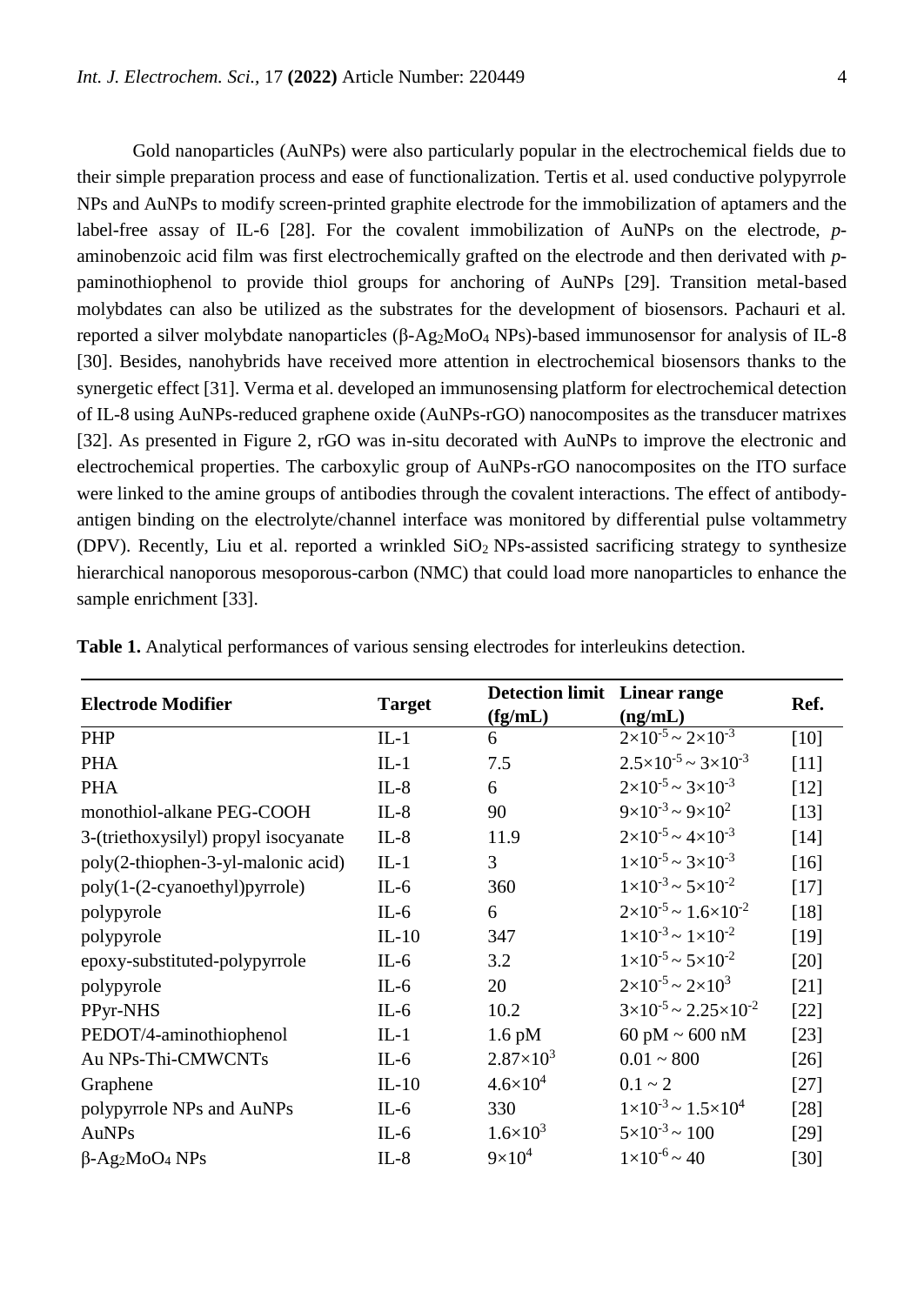*Int. J. Electrochem. Sci.,* 17 **(2022)** Article Number: 220449 5

| SWCNTs-AuNPs | $II - 6$ | 0.01                | $1 \times 10^{-8}$ ~ $1 \times 10^{-4}$ | [31]               |
|--------------|----------|---------------------|-----------------------------------------|--------------------|
| AuNPs-rGO    | $II - 8$ | $7.273\times10^{4}$ | $5 \times 10^{-4} \sim 4$               | $\lceil 32 \rceil$ |
| NMC-AuNPs    | $IL - 6$ | 140                 | $5 \times 10^{-4} \approx 1.2$          | [33]               |

Abbreviation: PHP, 3-phosphonopropionic acid; PHA, 6-phosphonohexanoic acid, PPyr-NHS, poly(pyrrole N-hydroxy succinimide); PEDOT, ploy(3,4-ethylenedioxythiophene); AuNPs, gold nanoparticles; Thi, thionine; CMWCNTs, carboxylated multi walled carbon nanotubes; NPs, nanoparticles; SWCNTs, single-walled carbon nanotube; rGO, reduced graphene oxide; NMC, nanoporous mesoporous-carbon.



**Figure 2.** Schematic of fabrication of AuNPs-rGO-based immunoelectrode for immunosensing application [32]. Copyright 2017 American Chemical Society.

# **3. SANDWICH-TYPE DETECTION**

Despite of the simplicity and low cost, the low sensitivity heavily limited the applications of the direct detection methods. To improve the sensitivity, nanomaterials-based signal amplification strategies have been integrated into the electrochemical assays. Usually, nanomaterials can be used as the carriers of enzymes or redox reporters and the signal markers for sandwich assays of targets.

### *3.1 Nanomaterials as the carriers*

During the traditional sandwich-type bioassays, one target can only bind with one reporter, leading to the limited signal [34]. Therefore, multienzyme-based signal amplification strategies were designed for the development of ultrasensitive electrochemical biosensors. For instance, Wang et al. reported a supersandwich multienzyme-DNA label-based electrochemical immunosensor for IL-6 detection [35]. In this work, the biotinylated secondary antibody was first labeled with avidin-terminated sequence 1 (S1) and then S1 was reacted with horseradish peroxidase (HRP)-labeled sequence 2 and 3, eventually generating a supersandwich multienzyme-DNA label. The strong and specific complexation of biotin and avidin is a popular way to form polyenzyme as the catalytic label. For this view, Bhatia et al. developed an electrochemical biosensor for IL-8 detection using a polyenzyme label consisted of biotinylated diaphorase and neutravidin [36].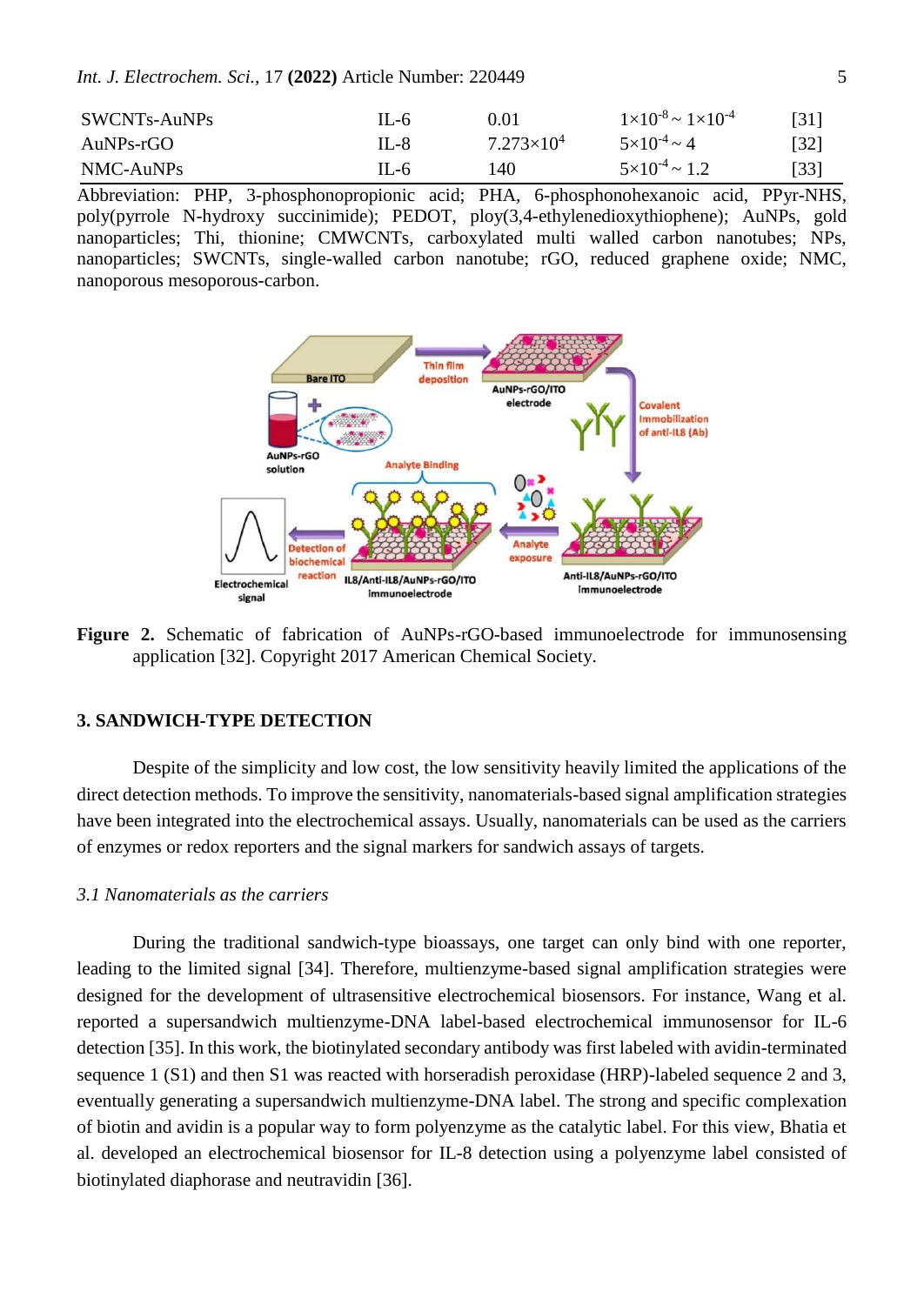Noncovalent or covalent conjugation of multienzyme on nanomaterials has been intensively employed in bioassays, such as AuNPs and carbon nanotubes (CNTs). Malhotra et al. reported an electrochemical immunosensor for IL-6 detection by two multienzyme-based signal amplification approaches (Figure 3) [37]. In this work, single-wall carbon nanotube (SWCNT) forests were assembled on pyrolytic graphite electrode for the modification of capture antibody. In the first strategy, the detection antibody-biotin-streptavidin-HRP complex was used as the signal label. In the second method, multiwall carbon nanotube (MWCNT) was used to carry HRP and detection antibody. It was found that the two approaches can measure IL-6 within a broad concentration range. Besides, to improve the electron transfer, AuNPs have been in-situ synthesized on the surface of polydopamine (PDA)-coated CNTs to load HRP and antibody [38]. Magnetic beads (MBs) were used to load enzyme and antibody for signal amplification [39]. Moreover, under the magnetic separation, a low concentration of targets can be enriched and further detected. Malhotra et al. developed a nanostructured microfluidic array for ultrasensitive and simultaneous detection of various cancer biomarkers based on HRP-labeled MBs [40]. As shown in Figure 4, glutathione-capped AuNPs were used to modify the microchannel interface for the immobilization of capture antibody (Ab<sub>1</sub>). It was estimated that one MB particle could load  $3.9 \times 10^5$ HRP molecules and  $1.2 \times 10^5$  detection antibodies (Ab<sub>2</sub>). After the capture of antigens and washing to avoid the non-specific adsorption, MBs were separated and injected into the array for the sensitive detection. In addition, different catalytic enzymes can be loaded on nanomaterials for the cascade reactions. For instance, octahedral anatase  $TiO<sub>2</sub>$  mesocrystals (OAMs) were employed to carry acid phosphatase (ACP) and HRP [41]. After the immunoreaction, ACP catalyzed the hydrolysis of 1 naphthyl phosphate into 1-naphthol that was further oxidized by  $H_2O_2$  under the catalysis of HRP.



**Figure 3.** Schematic of two strategies for multilabel detection in the amperometric immunosensor: (A) immunosensor after treating with Ab<sub>2</sub>-biotinstreptavidin-HRP, providing 14-16 HRPs on one Ab2; (B) immunosensor after treating with HRP-MWNT-Ab<sup>2</sup> bioconjugate having 106 active HRPs (enzyme labels) per 100 nm of carboxylated carbon nanotubes. The final detection step involves immersing the immunosensor in an electrochemical cell containing PBS buffer and mediator, applying voltage, and injecting a small amount of hydrogen peroxide [37]. Copyright 2010 American Chemical Society.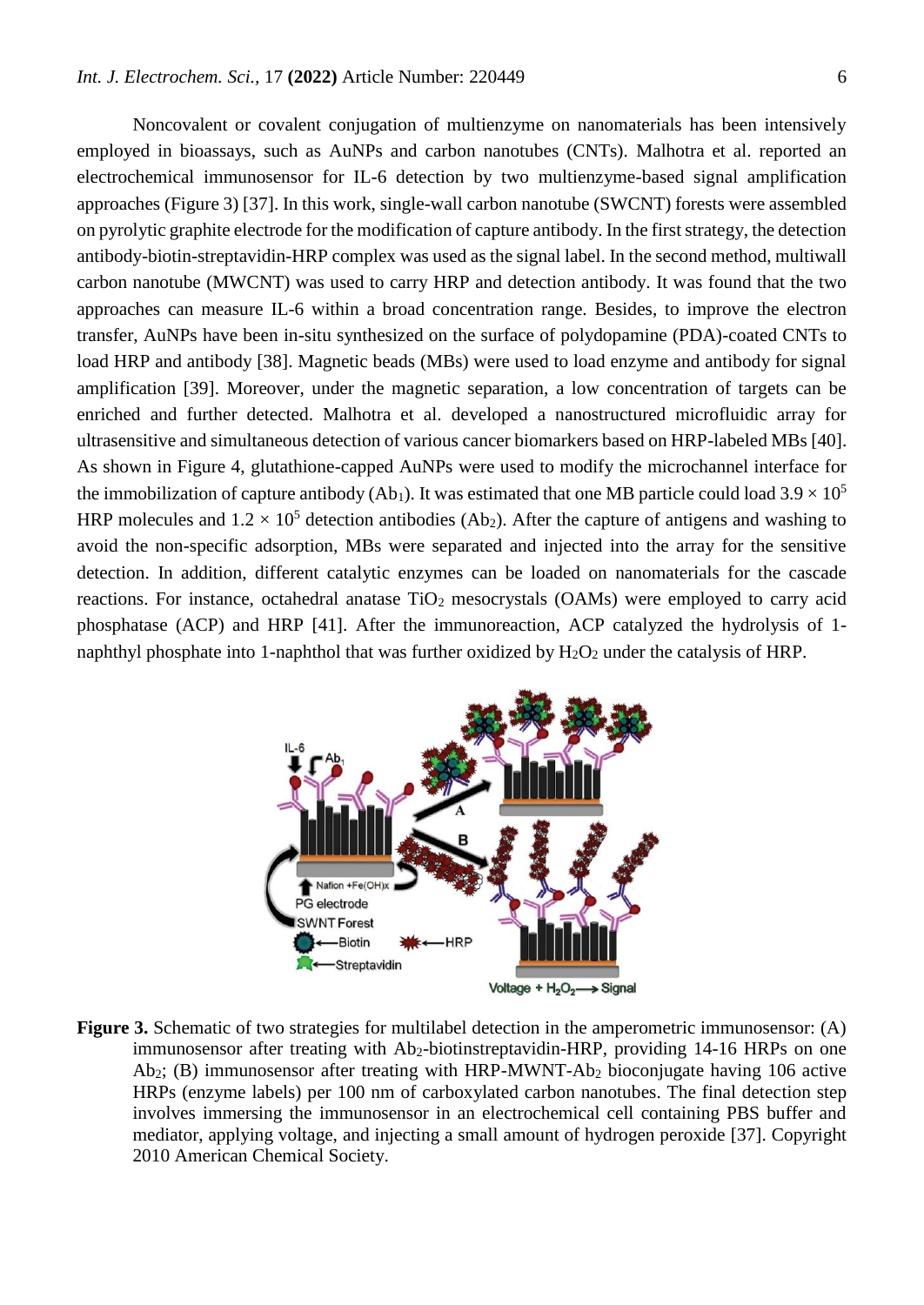

**Figure 4.** Schematic of the strategy for ultrasensitive amperometric detection by microfluidic immunoarray [40]. Copyright 2012 American Chemical Society.

Electroactive molecules (such as ferrocene and thionine) and ions can be loaded into or onto nanomaterials to produce remarkable signals [42]. For example, Li et al. used CaCO<sub>3</sub>-templated porous polyelectrolyte NPs to load ferrocene molecules for the determination of IL-6 [43]. Qi et al. reported a label-free electrochemical nanosandwich device for the detection of IL-6 using graphene oxide to carry the redox probe Nile blue (NB) [44]. As shown in Figure 5, AuE was derived with 4-nitrophenyl and then covalently modified with a single layer of GO for the immobilization of Ab<sub>1</sub>. Meanwhile, GO acted as a nanoprobe to load a large number of NB molecules for further signal amplification. Jiang et al. employed Cd<sup>2+</sup>-doped polystyrene sphere (Cd<sup>2+</sup>-PS) as the label for the detection of IL-17 [45]. After the dissolution of the label by tetrahydrofuran, the contained  $Cd^{2+}$  ions were released and then determined by anodic stripping voltammetry (ASV). They also used  $Cd^{2+}$ -PS and Fc-PS for the simultaneous detection of IL-6 and IL-17 [46]. Moreover, silver nanoparticles can be loaded on the surface of nanomaterials as signal labels [47]. Shi et al. applied  $PS@PDA/Cd^{2+}$  and  $PS@PDA/AgNPs$ as the probes to determine IL-6 and matrix metallopeptidase-9 (MMP-9) [48].



**Figure 5.** (a) Schematics of the preparation of Ab<sub>2</sub>-GO-NB conjugates; (b) Schematics of fabricated nanosandwiches for the detection of IL-6 [44]. Copyright 2017 American Chemical Society.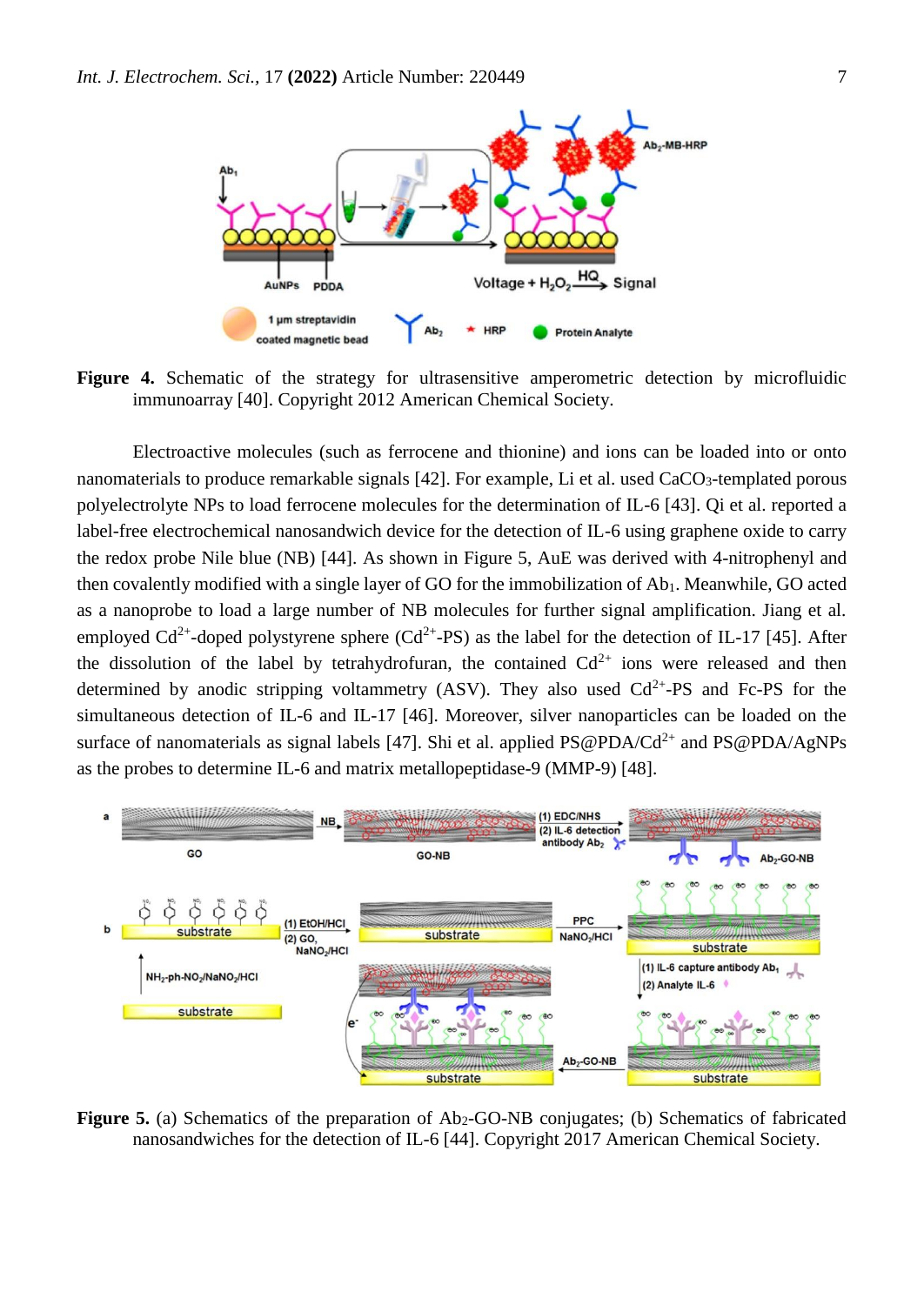## *3.2 Nanomaterials as nanocatalysts*

Recently, nanomaterials with excellent catalytic ability have been extensively exploited and applied in the biosensing fields owing to their high stability and low cost. Cao et al. fabricated a sensitive electrochemical immunosensor for IL-6 detection by using  $NiCoO<sub>2</sub>@CeO<sub>2</sub>$  nanoboxes (NBs) as electrocatalysts to accelerate the oxygen evolution reaction (OER) in a neutral solution [49]. As illustrated in Figure 6, zeolitic imidazolate framework (ZIF-67) nanocubes were used as the templates to prepare  $NiCoO<sub>2</sub> NBs$  and then further decorated with  $CeO<sub>2</sub> NPs$  on the surface. Antibody was immobilized on the NPs based on the formation of ester-like linkage between  $CeO<sub>2</sub>$  and the carboxylic groups. Carboxylated graphene was used to functionalize the GCE for binding with antibody.  $NiCoO<sub>2</sub>@CeO<sub>2</sub> NBs possessed higher OER activity than NiCoO<sub>2</sub> NBs, which is attributed to the$ synergistic effect between  $CeO<sub>2</sub>$  and  $NiCoO<sub>2</sub>$ .



- **Figure 6.** Illustration of the (a) synthesis procedure of NiCoO<sub>2</sub>@CeO<sub>2</sub> NBs, (b) Preparation procedure of electrocatalytic labels, and (c) fabrication procedure of the immunosensor [49]. Copyright 2020 American Chemical Society.
- **Table 2.** Analytical performances of various electrochemical biosensors for interleukin detection with nanomaterials as the signal reporters.

| <b>Signal label</b>                 | <b>Target</b> | <b>Detection limit</b> Linear range |                                         | Ref.               |
|-------------------------------------|---------------|-------------------------------------|-----------------------------------------|--------------------|
|                                     |               | (fg/mL)                             | (ng/mL)                                 |                    |
| alkaline phosphatase                | $IL-1$        | $5.2 \times 10^3$                   | $1 \times 10^{-2}$ ~ 0.2                | $[34]$             |
| supersandwich multienzyme-DNA       | IL-6          | 50                                  | $2\times10^{-4}$ ~ $2\times10^{-2}$     | $[35]$             |
| biotinylated diaphorase/neutravidin | $IL-8$        | $1\times10^3$                       | $1 \times 10^{-3}$ ~ $1 \times 10^{3}$  | $\lceil 36 \rceil$ |
| <b>HRP-labeled MWCNTs</b>           | $IL-6$        | 500                                 | $5 \times 10^{-4}$ ~ $5 \times 10^{-3}$ | $[37]$             |
| AuNPs-PDA-CNTs-HRP                  | $IL-6$        | 300                                 | $1 \times 10^{-3}$ ~ $4 \times 10^{-2}$ | $[38]$             |
| <b>OAMs-ACP-HRP</b>                 | $IL-6$        | 0.32                                | $1 \times 10^{-5}$ ~ 90                 | $[41]$             |
| $Ag^+$ -PEI-AuNPs                   | $IL-8$        |                                     | $5 \times 10^{-4} \sim 0.1$             | $[42]$             |
| Fc-loaded porous polyelectrolyte    | $IL-6$        | $1\times10^3$                       | $2 \times 10^{-3} \sim 20$              | [43]               |
| GO-NB                               | $IL-6$        | $1\times10^3$                       | $1 \times 10^{-3} \sim 0.3$             | $[44]$             |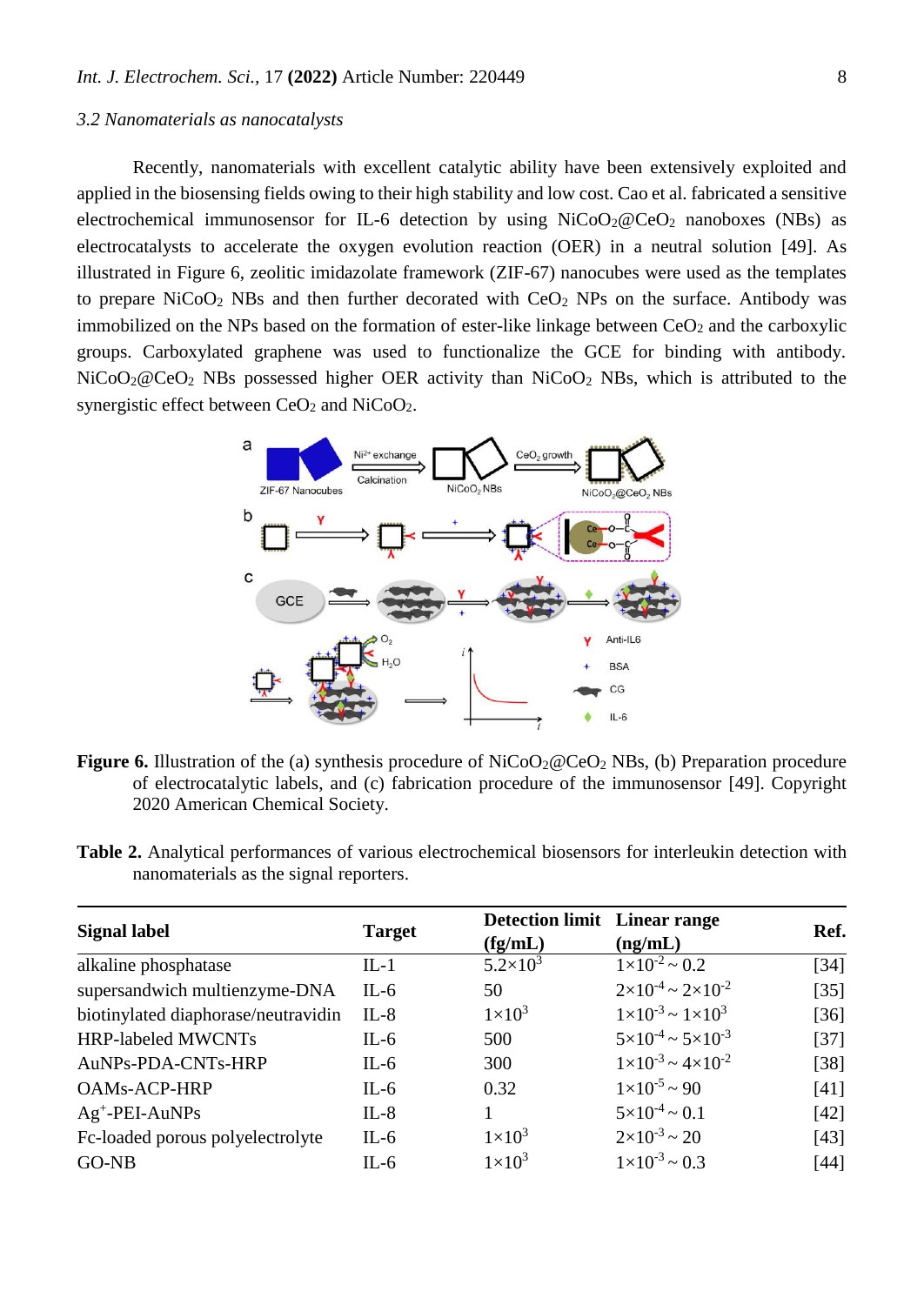## *Int. J. Electrochem. Sci.,* 17 **(2022)** Article Number: 220449 9

| $Cd^{2+}PS$                              | $IL-17$                              | 50   | $1 \times 10^{-4}$ ~ 1                       | $[45]$ |
|------------------------------------------|--------------------------------------|------|----------------------------------------------|--------|
| $Cd^{2+}$ -PS and Fc-PS                  | IL-6 and IL-17 500 and $1\times10^3$ |      | $1 \times 10^{-3} \sim 1$ and $0.002 \sim 1$ | $[46]$ |
| $AgNPs-TiP$                              | $IL-6$                               | 100  | $5 \times 10^{-4} \sim 10$                   | $[47]$ |
| $Cd^{2+}-PS$                             | $IL-6$                               | 100  | $1 \times 10^{-5}$ ~ $1 \times 10^{3}$       | $[48]$ |
| MBs-HRP                                  | IL-6 and IL-8                        | -10  | Not reported                                 | [40]   |
| NiCoO <sub>2</sub> @CeO <sub>2</sub> NBs | $IL-6$                               |      | $2.5 \times 10^{-5} \sim 10$                 | [49]   |
| DNA-templated CdTe/CdS QDs               | $IL-8$                               | 3.36 | $5 \times 10^{-6}$ ~ $5 \times 10^{-3}$      | $[50]$ |
| PS@PDA-AgNPs                             | $IL-6$                               | 59   | $1 \times 10^{-4}$ ~ 100                     | $[51]$ |

Abbreviation: HRP, horseradish peroxidase; MWCNTs, multiwall carbon nanotubes; AuNPs, gold nanoparticles; PDA, polydopamine; CNTs, carbon nanotubes; MBs, magnetic beads; OAMs, octahedral anatase mesocrystals; ACP, acid phosphatase; PEI, polyethylenimine; Fc, ferrocene; GO, graphene oxide; NB, Nile blue; PS, polystyrene sphere; NBs, nanoboxes; QDs, quantum dots; PS, polystyrene; AgNPs, silver nanoparticles; TiP, hollow titanium phosphate sphere; AgNPs, silver nanoparticles.

## *3.3 Electroactive nanomaterials as signal reporters*

Quantum dots (QDs) have been widely utilized in versatile applications, such as biosensing, bioimaging and optical devices because of their excellent physiochemical capabilities. When being used as the electrochemical signal reporters, numerous metal ions in QDs can be released under the treatment of acid and then determined by anodic stripping voltammetry (ASV). For this view, Xu et al. successfully synthesized DNA-templated CdTe/CdS QDs and applied them as the reporters to sensitively detect IL-8 [50]. However, the involvement of toxic ions and oxidative acid significantly limits the applications of QDs-based bioassays. Nanomaterials with electroactive properties can be directly used as the signal probes without the acid dissolution steps, thus having aroused the wide interest in bioassays. For instance, Lou et al. developed a competitive electrochemical immunosensor for human IL-6 detection by using silver nanoparticles (AgNPs)-functionalized polystyrene NPs [51]. In this work, an electrically heated carbon electrode was employed as the biosensing platform and was then modified with the nanocomposites of electrochemically reduced graphene oxide and gold-palladium bimetallic nanoparticles (ERGO-AuPdNPs). After the competitive immunoreaction, AgNPs tethered on the electrode surface produced a sharp and well-defined voltammetric signal through the solid-state Ag/AgCl reaction.

#### **4. MAGNETIC NANOMATERIAALS-ASSISTED DETECTION**

Because of their facile manipulation under magnetic field, MBs have been broadly used in various applications, such as sample purification and biosensing [52]. Liu et al. established a flexible AuE array for multiplex detection of three biomarkers (prostate specific antigen, prostate specific membrane antigen, and IL-6) [53]. As illustrated in Figure 7, the primary antibody-modified MBs were modified on the nanoAu film electrode with the effect of magnet. Gold nanorods (AuNRs) were utilized to carry HRP and second antibody. After the immunoreaction, an obvious electrochemical signal from H2O<sup>2</sup> reduction reaction was observed. Besides, Ojeda et al. reported a MBs-based electrochemical immunosensor for the detection of IL-6 with poly-HRP streptavidin conjugate as the label for signal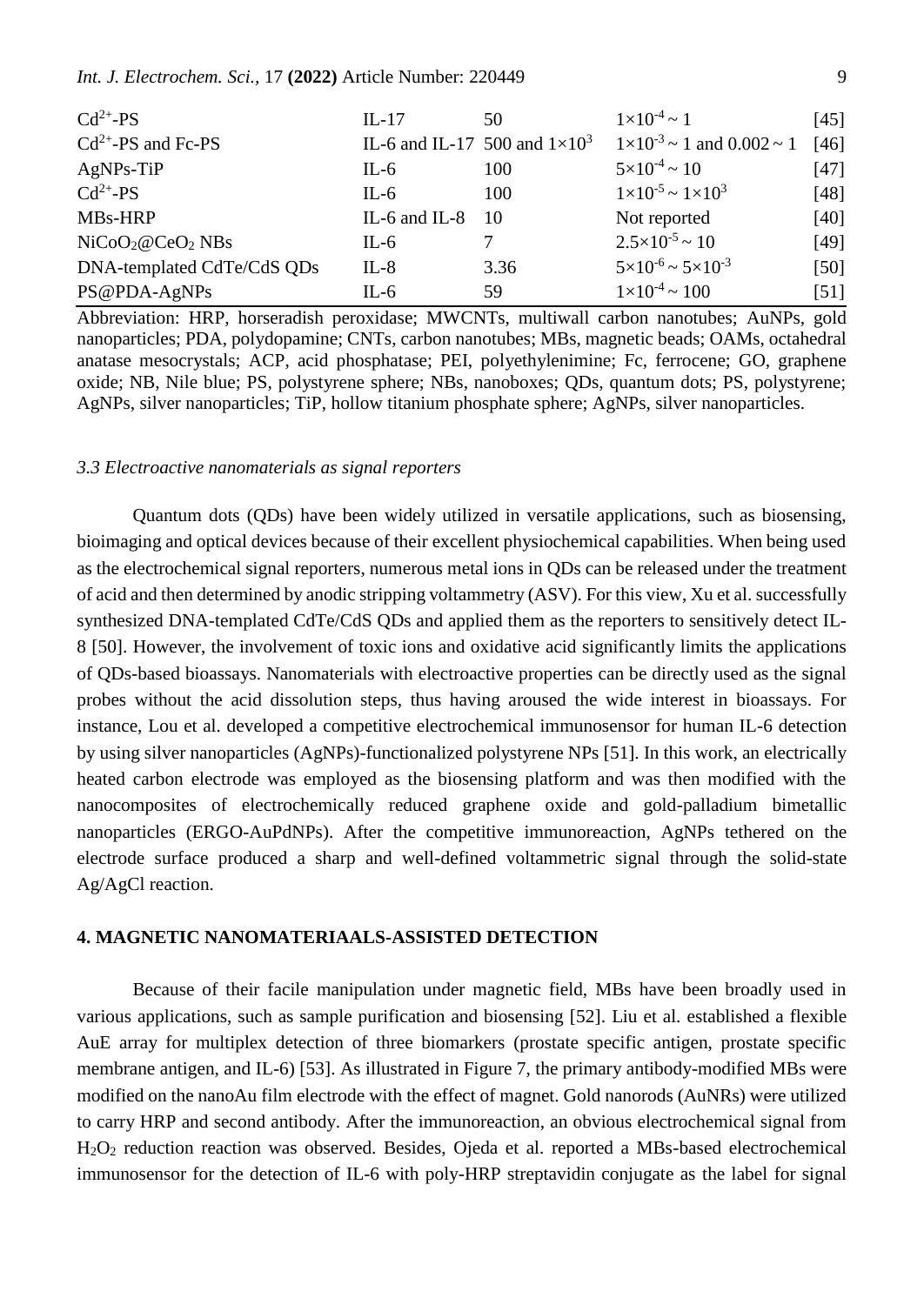amplification [54]. Magnetic nanomaterials can also be integrated with other materials or techniques to paly multiple functions. For example, Tang et al. reported the  $Fe<sub>3</sub>O<sub>4</sub>NP<sub>S</sub>@GO@molecularly imprinted$ polymer for IL-8 detection in saliva [55].



**Figure 7.** Illustration of preparation of the flexible microchip and the construction of multiplexed immunoassay interface [53]. Copyright 2014 American Chemical Society.

# **5. CONCLUSION**

In this work, the development of nanomaterial-based electrochemical biosensors for the detection of different ILs was reviewed. Overall, nanomaterials exhibit excellent electrical activity and electrocatalytic property, providing a promising strategy to improve the sensitivity. However, there is still much room for improvement in the clinical applications of nanomaterials-based biosensors, especially in terms of repeatability and long-term stability. Moreover, the design of a biosensor capable of determining multiple biomarkers at the same time is desired. Due to the availability of non-invasive body fluids, especially saliva, the portable integrated electrochemical devices with high accuracy and reliability are desired for practical applications.

## ACKOWLEDGMENTS

This work was supported by the Science & Technology Foundation of Yongzhou (2021-YZKJZD-018) and the Program for Innovative Research Team of Science and Technology in the University of Henan Province (21IRTSTHN005).

## **References**

- 1. D. Kim and S. Taleban, *Drug Aging*, 325 (2019) 607.
- 2. H. Schmitt, M. F. Neurath and R. Atreya, *Front. Immunol.*, 12 (2021) 622934.
- 3. N. K. Bakirhan, G. Ozcelikay and S. A. Ozkan, *J. Pharm. Biomed. Anal.*, 159 (2018) 406.
- 4. M. A. Khan and M. Mujahid, *Sensors*, 20 (2020) 646.
- 5. J. Kim, S. Noh, J. A. Park, S.-C. Park, S. J. Park, J.-H. Lee, J.-H. Ahn and T. Lee, *Sensors*, 21 (2021) 8491.
- 6. F. Ding and X. Li, *Int. J. Electrochem. Sci.*, 12 (2017) 11646.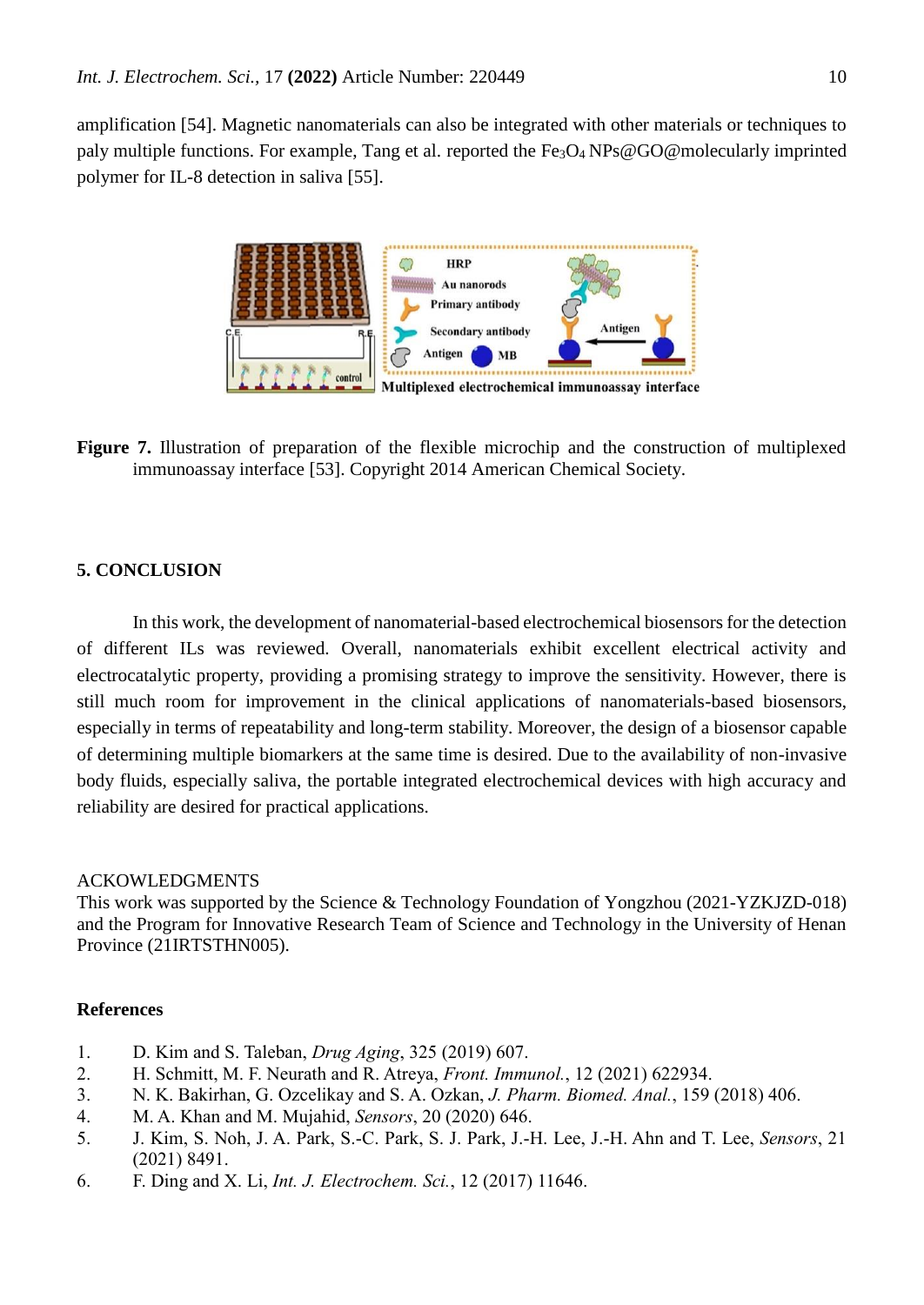- 7. T. Sun, Y. Guo and F. Zhao, *Int. J. Electrochem. Sci.*, 16 (2021) 210732.
- 8. X. Ma, *Int. J. Electrochem. Sci.*, 15 (2020) 7663.
- 9. C. Russell, A. C. Ward, V. Vezza, P. Hoskisson, D. Alcorn, D. P. Steenson and D. K. Corrigan, *Biosens. Bioelectron.*, 126 (2019) 806.
- 10. E. B. Aydin and M. K. Sezginturk, *Bioelectrochemistry*, 138 (2021) 107698.
- 11. E. B. Aydin and M. K. Sezginturk, *Anal Chim Acta*, 1039 (2018) 41.
- 12. E. B. Aydin and M. K. Sezginturk, *Anal. Biochem.*, 554 (2018) 44.
- 13. R. Sharma, S. E. Deacon, D. Nowak, S. E. George, M. P. Szymonik, A. A. S. Tang, D. C. Tomlinson, A. G. Davies, M. J. McPherson and C. Walti, *Biosens. Bioelectron.*, 80 (2016) 607.
- 14. E. B. Aydın and M. K. Sezgintürk, *Electroanalysis*, 33 (2021) 1596.
- 15. D. Gentili, P. D'Angelo, F. Militano, R. Mazzei, T. Poerio, M. Brucale, G. Tarabella, S. Bonetti, S. L. Marasso, M. Cocuzza, L. Giorno, S. Iannotta and M. Cavallini, *J Mater Chem B*, 6 (2018) 5400.
- 16. E. B. Aydın, M. Aydın and M. K. Sezgintürk, *Sens. Actuat. B: Chem.*, 270 (2018) 18.
- 17. A. Garcia-Cruz, F. Nessark, M. Lee, N. Zine, M. Sigaud, R. Pruna, M. Lopez, P. Marote, J. Bausells, N. Jaffrezic-Renault and A. Errachid, *Sens. Actuat. B: Chem.*, 255 (2018) 2520.
- 18. E. B. Aydin, *Talanta*, 215 (2020) 120909.
- 19. F. Nessark, M. Eissa, A. Baraket, N. Zine, B. Nessark, A. Zouaoui, J. Bausells and A. Errachid, *Electroanalysis*, 32 (2020) 1795.
- 20. E. B. Aydin, M. Aydin and M. K. Sezginturk, *Talanta*, 222 (2021) 121596.
- 21. M. d. L. Gonçalves, L. A. N. Truta, M. G. F. Sales and F. T. C. Moreira, *Anal. Lett.*, 54 (2021) 2611.
- 22. E. B. Aydın, M. Aydın and M. K. Sezgintürk, *New J. Chem.*, 44 (2020) 14228.
- 23. A. R. Cardoso, M. H. de Sa and M. G. F. Sales, *Bioelectrochemistry*, 130 (2019) 107287.
- 24. J. Sabate Del Rio, O. Y. F. Henry, P. Jolly and D. E. Ingber, *Nat. Nanotechnol.*, 14 (2019) 1143.
- 25. C. Deng, F. Qu, H. Sun and M. Yang, *Sens. Actuat. B: Chem.*, 160 (2011) 471.
- 26. Z. Wang, S. Yang, Y. Wang, W. Feng, B. Li, J. Jiao, B. Han and Q. Chen, *Anal. Chim. Acta*, 1140 (2020) 145.
- 27. K. Parate, S. V. Rangnekar, D. Jing, D. L. Mendivelso-Perez, S. Ding, E. B. Secor, E. A. Smith, J. M. Hostetter, M. C. Hersam and J. C. Claussen, *ACS Appl. Mater. Interfaces*, 12 (2020) 8592.
- 28. M. Tertiş, B. Ciui, M. Suciu, R. Săndulescu and C. Cristea, *Electrochim. Acta*, 258 (2017) 1208.
- 29. M. Tertis, P. I. Leva, D. Bogdan, M. Suciu, F. Graur and C. Cristea, *Biosens. Bioelectron.*, 137 (2019) 123.
- 30. N. Pachauri, G. Lakshmi, S. Sri, P. K. Gupta and P. R. Solanki, *Mater. Sci. Eng. C*, 113 (2020) 110911.
- 31. T. Yang, S. Wang, H. Jin, W. Bao, S. Huang and J. Wang, *Sens. Actuat. B: Chem.*, 178 (2013) 310.
- 32. S. Verma, A. Singh, A. Shukla, J. Kaswan, K. Arora, J. Ramirez-Vick, P. Singh and S. P. Singh, *ACS Appl. Mater. Interfaces*, 9 (2017) 27462.
- 33. Z. Liu, Q. Huang, J. Chen, J. Yao, M. Jin, X. Wang, E. M. Akinoglu, M. Zhang, N. Li and L. Shui, *J. Electroanal. Chem.*, 883 (2021) 115068.
- 34. S. Guerrero, L. Agui, P. Yanez-Sedeno and J. M. Pingarron, *Bioelectrochemistry*, 133 (2020) 107484.
- 35. G. Wang, H. Huang, B. Wang, X. Zhang and L. Wang, *Chem. Commun.*, 48 (2012) 720.
- 36. A. Bhatia, H. S. Na, P. Nandhakumar, B. Yu, S. Jon, J. Chung and H. Yang, *Sens. Actuat. B: Chem.*, 326 (2021) 128979.
- 37. R. Malhotra, V. Patel, J. P. Vaque, J. S. Gutkind and J. F. Rusling, *Anal. Chem.*, 82 (2010) 3118.
- 38. G. Wang, X. He, L. Chen, Y. Zhu and X. Zhang, *Colloid. Surf. B*, 116 (2014) 714.
- 39. C. K. Tang, A. Vaze, M. Shen and J. F. Rusling, *ACS Sens.*, 1 (2016) 10363.
- 40. R. Malhotra, V. Patel, B. V. Chikkaveeraiah, B. S. Munge, S. C. Cheong, R. B. Zain, M. T.